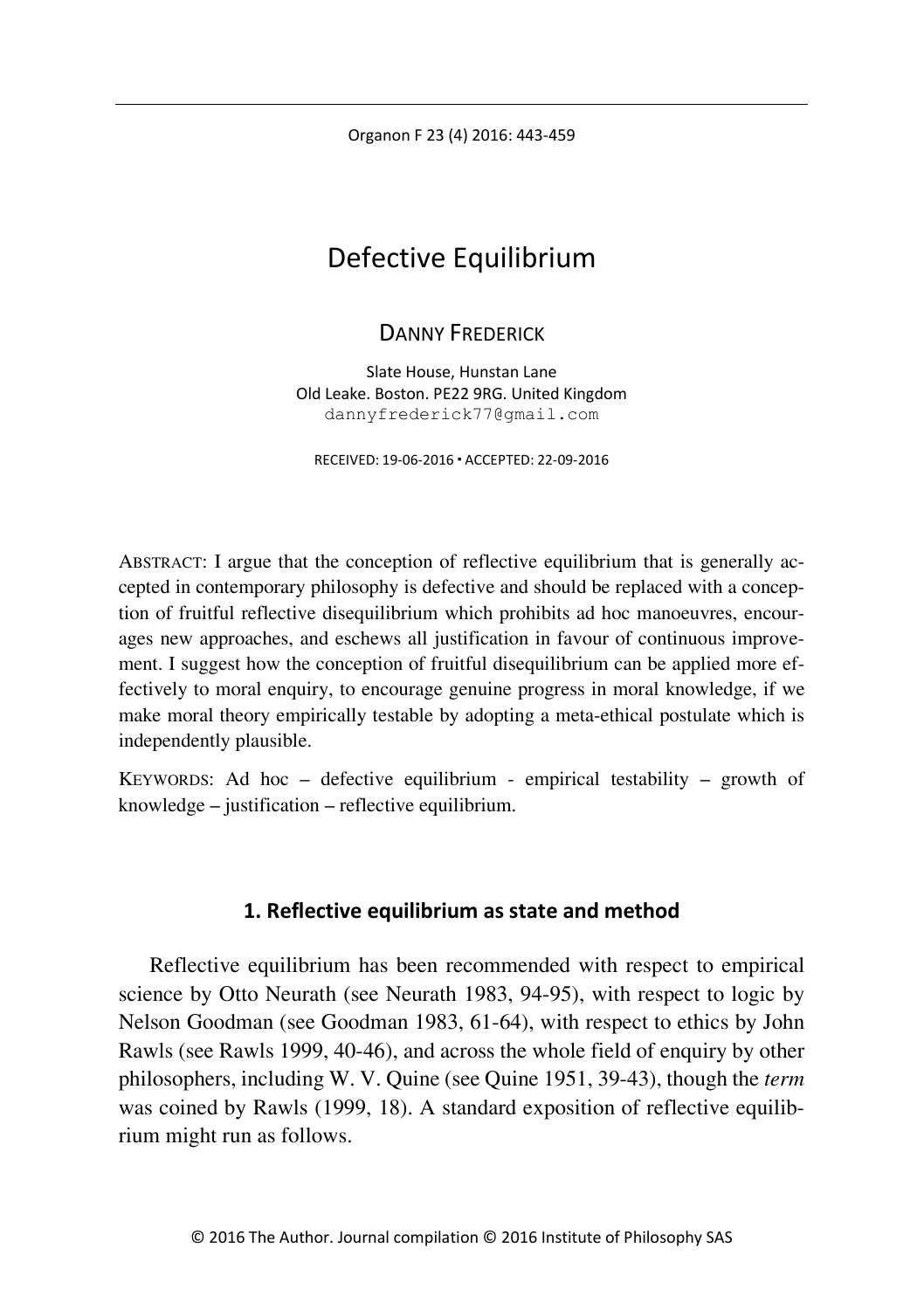We are in reflective equilibrium when the set of propositions we accept satisfies two conditions: its elements are mutually consistent; and some of its elements provide the best available explanation for some of the others (the latter are then said to 'support' the former). As Norman Daniels puts it:

[W]e achieve reflective equilibrium when we arrive at an acceptable coherence … An acceptable coherence requires that our beliefs not only be consistent with each other (a weak requirement), but that some of these beliefs provide support or provide a best explanation for others. (Daniels 2011, sec. 1).

Mutual consistency is, in principle, an all-or-nothing affair: either two propositions are consistent or they are not. In practice things are not so simple because of vagueness or indeterminacy. Explanatory coherence, on the other hand, is a matter of degree. For example, suppose that we are in a reflective equilibrium in which a proposition, *P*, which is in our accepted set of propositions, explains a subset, *S*, of those propositions. Suppose, further, that a proposition, *P*′, which is currently outside our set of accepted propositions, explains *P*, and thus also *S*, and also explains some propositions in our set which *P* does not explain. Then, by adding *P*′ to our set of accepted propositions, we will increase the coherence of our set of accepted propositions, thereby moving from one state of reflective equilibrium to a more coherent, and thus better, state of reflective equilibrium.

Philosophers usually recommend reflective equilibrium as a desirable *end-state*, so they recommend that we seek to remove any inconsistencies in the set of propositions we currently accept and that we choose the best of any available rival explanations. The process through which equilibrium is achieved is sometimes called the *method* of reflective equilibrium. It involves comparing our accepted propositions, noting any inconsistencies, and then revising either particular or general propositions to achieve greater coherence by eliminating the inconsistencies and perhaps also improving the explanations:

The method of reflective equilibrium consists in working back and forth among our considered judgments (some say our "intuitions") about particular instances or cases, the principles or rules that we believe govern them, and the theoretical considerations that we believe bear on accepting these considered judgments, principles, or rules, revising any of these elements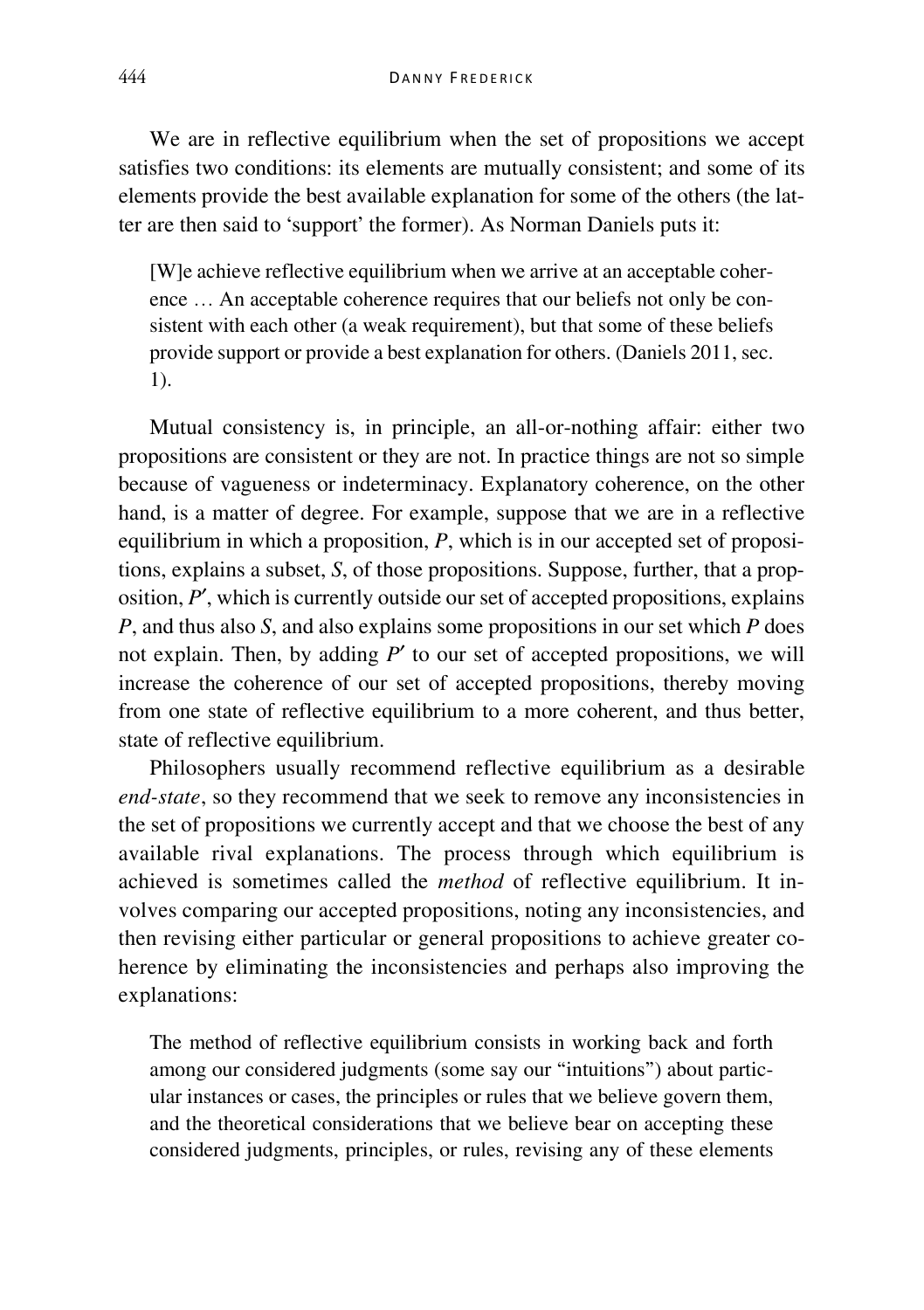wherever necessary in order to achieve an acceptable coherence among them. (Daniels 2011, sec. 1).

One might wonder why our enquiries should be governed by the norms of reflective equilibrium theory. Since enquiry is a purposeful activity, one would expect reflective equilibrium to be commended as helpful in achieving the purpose of that activity. However, on the reasonable assumption that the purpose of enquiry is to extend our knowledge, the practice of reflective equilibrium would seem to be counter-productive. Specifically, reflective equilibrium theory has the following shortcomings:

- (i) it permits inconsistencies to be removed by ad hoc manoeuvres;
- (ii) it fails to acknowledge explicitly the essential contribution of increases in reflective *disequilibrium* to the growth of knowledge;
- (iii) it takes static equilibrium, rather than ongoing improvement, as the ideal.

I explain these shortcomings of reflective equilibrium theory in turn, making use of illustrations from the history of science, and I propose a dynamic conception of fruitful reflective disequilibrium to replace it. I outline some apparent difficulties in applying the conception of fruitful reflective disequilibrium to promote the growth of moral knowledge; then I suggest that the difficulties might be overcome if we adopted a reasonable meta-ethical postulate that renders moral theories empirically testable.

## **2. Ad hoc manoeuvres**

If we discover an inconsistency within the set of propositions we accept, there are better and worse ways of eliminating it. An ad hoc manoeuvre is one that eliminates the inconsistency without teaching us anything new (cf. Popper 1959, sections 19-20). If our purpose in enquiry is to extend our knowledge, to learn something new, then we should demand that a move in the direction of reflective equilibrium that removes an inconsistency should also explain something new. The point can be illustrated with two examples from the history of science.

First, in the mid-nineteenth century, the observed motions of Uranus conflicted with the predictions of Isaac Newton's theory. There were thus incon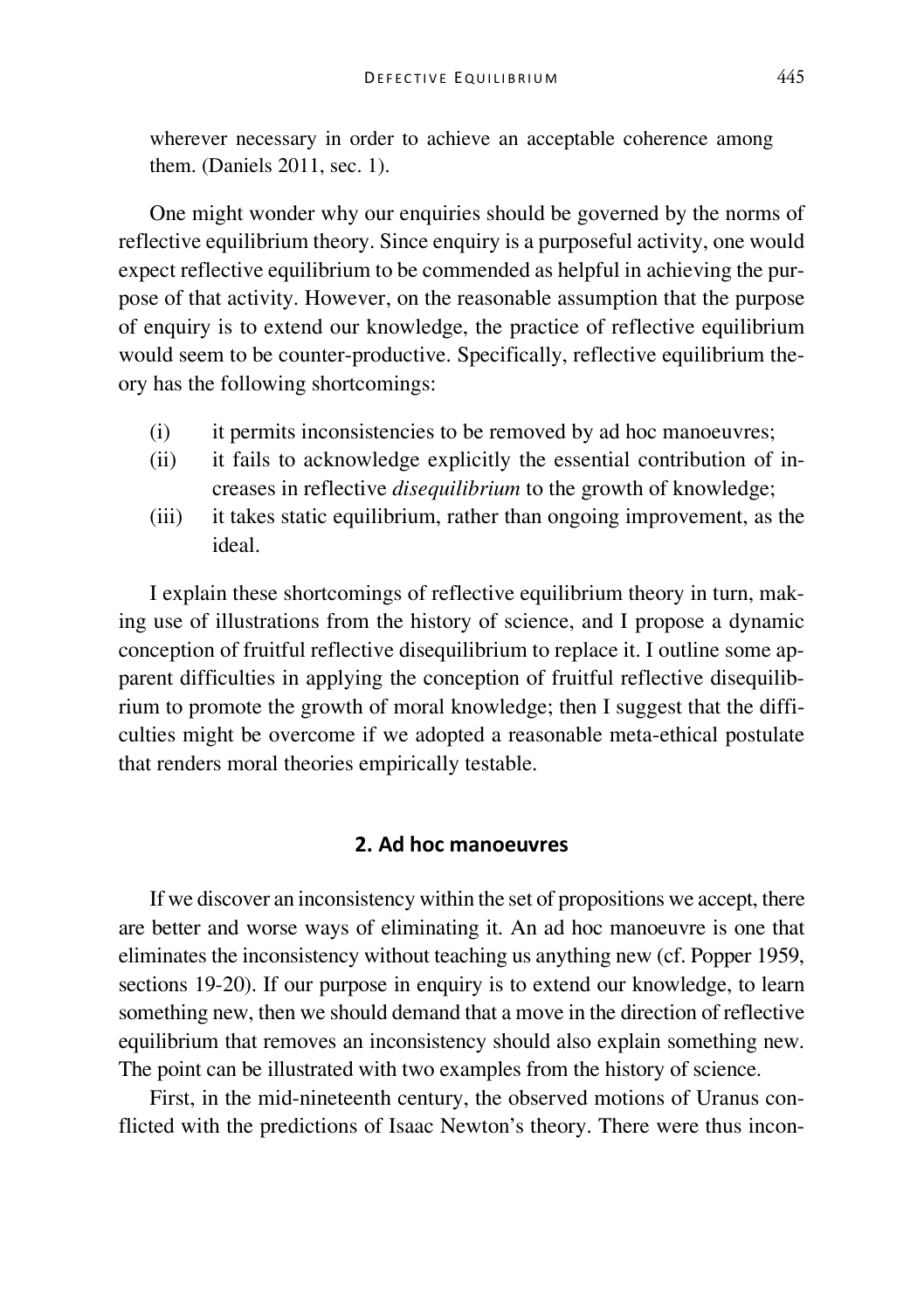sistencies between accepted observation statements and a previously successful explanatory theory. The inconsistencies could have been removed by simply rejecting the observation statements as hallucinatory, or rejecting Newton's theory, or amending Newton's theory so that it made an exception of Uranus, or positing the existence of a special force acting on Uranus which had no other effects. However, each of those manoeuvres would have been ad hoc: they would have eliminated the inconsistencies without teaching us anything new.

A better way of eliminating the inconsistencies was proposed by Urbain Leverrier. Realising that the refuted predictions followed from the conjunction of Newton's theory with accepted background knowledge, he proposed to replace some of that background knowledge. Thus, he accepted both Newton's theory and the observation statements about Uranus, but he denied that the known planets are all the planets there are: he hypothesised a new fact, namely, the existence of another planet with just the properties necessary to account for Uranus' anomalous motions in terms of Newton's theory. What saved this from being ad hoc was that the new hypothesis could be tested independently, for it implied that the new planet would be seen in a specific portion of the sky at a particular time. The hypothesis passed that test: Neptune was discovered (cf. Kuhn 1957, 261-262). Thus, Leverrier's manoeuvre did not simply remove the inconsistencies in our accepted propositions; it also explained (indeed, successfully predicted) something new, namely, the observation statements concerning the positions of Neptune.

Second, in the late seventeenth century a number of observation statements accepted by the Astronomer Royal were inconsistent with the predictions of Newton's theory. The observation statements could have been rejected as hallucinatory or the result of incompetence, or Newton's theory could have been rejected; but such moves would have been ad hoc. Instead, Newton amended background knowledge concerning the way that the Earth's atmosphere refracted light, which makes heavenly bodies appear to be some distance from where they actually are. The amended theory of atmospheric refraction explained why the previously accepted observation statements were false and also why they had seemed to be true; and it survived independent tests and thus explained something new (see Lakatos 1978, 215-216).

Rawls recognises that when judgements about particular cases are rejected because they conflict with a general principle, it would be an advantage to have an explanation for why the particular judgements seemed acceptable, but he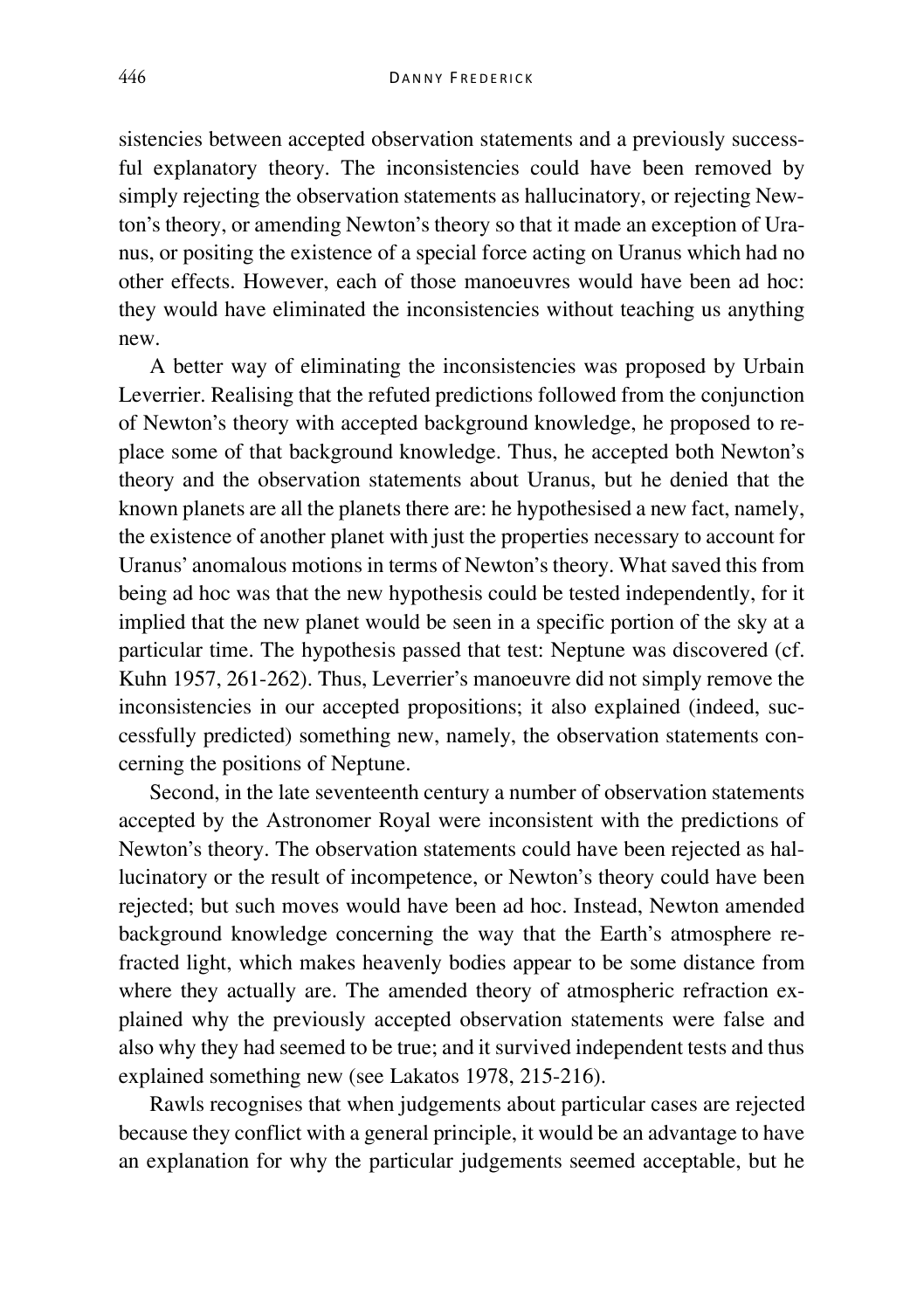does not require that such an explanation be provided and he does not require that the explanation also explain something new:

When a person is presented with an intuitively appealing account of his sense of justice (one, say, which embodies various reasonable and natural presumptions), he may well revise his judgments to conform to its principles even though the theory does not fit his existing judgments exactly. He is especially likely to do this if he can find an explanation for the deviations which undermines his confidence in his original judgments and if the conception presented yields a judgment which he finds he can now accept (Rawls 1999, 42-43).

It might be rejoined that the standard accounts of reflective equilibrium recognise implicitly the superiority of adjustments to particular or general propositions which are not ad hoc, in that eliminating an inconsistency in a way which explains something new increases the coherence of the set of propositions we accept and thereby achieves a better reflective equilibrium. However, if the stricture against ad hoc manoeuvres is not stated explicitly as a *requirement*, such manoeuvres will be deemed acceptable whenever there happens to be no better, more coherent, equilibrium currently available. That removes the imperative to *increase* our knowledge; it thereby condones stagnation.

It may be complained that the prohibition on ad hoc manoeuvres is too challenging. For instance, it might be said that, if we think that all ravens are black, then discover a white raven and thus give up the theory that all ravens are black, we are doing nothing amiss; we are rather making reasonable adjustments to achieve a new reflective equilibrium. However, if the purpose of enquiry is to extend our knowledge, we should not be content with such an ad hoc manoeuvre. We should instead try ways of removing the inconsistency that promise to teach us something new. For example, we could impugn the assumption that white is the natural colour of the anomalous raven. A new hypothesis that the raven had been painted white would explain why the observation statement that the raven is white appeared to be true and (in conjunction with background knowledge) it would have testable implications concerning how the white colour could be removed. If the implications survive the tests, the hypothesis has predicted, and thus explained, something new. Alternatively, we might add a qualifying condition to the generalisation that all ravens are black that not merely allows some non-black ravens but also implies that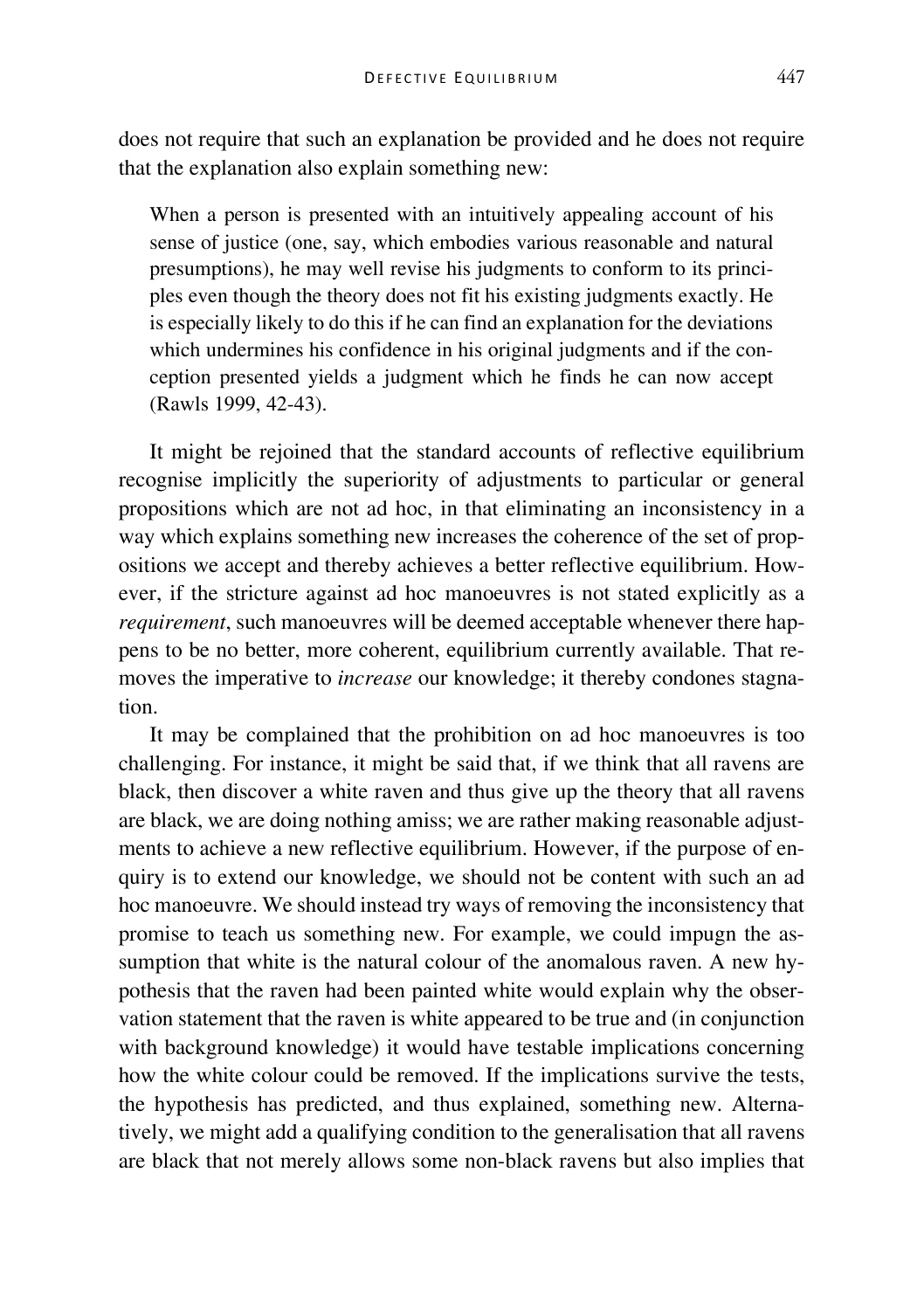we will find other non-black ravens under specific circumstances that we can either discover or construct. If the modified generalisation survives testing, it will teach us something new. It is true that the proscription of ad hoc manoeuvres is a challenging demand that it will often be difficult to meet, and theorists may sometimes have to make numerous attempts to improve upon their resolution of an inconsistency in order to meet it. But wherever an inconsistency is removed without meeting the demand, that should be highlighted as a defect requiring eventual amelioration.

It might be objected that the notion of teaching us something new, on which the identification of ad hoc manoeuvres depends, is vague. After all, any ad hoc adjustment of a theory will teach us how the unadjusted theory can be made consistent with the proposition(s) with which is inconsistent; so it will teach us *something* new. However, such a novelty is not novel enough: an adjustment that is not ad hoc successfully predicts or explains something, or solves a problem, that is independent of the problem it was introduced to solve. Ad hocness is a matter of degree, so we can expect some borderline cases; and whether something is explanatory or novel or a solution to a problem often involves qualitative considerations and thus judgement, so we can expect some disputed cases. There are, however, many clear-cut cases. It seems clear that the successful Newtonian adjustments outlined above are not ad hoc, as they entailed unexpected empirical predictions which survived testing; and the same goes for the hypothesis that the raven was painted white, if it survives testing. It seems clear, too, that amending Newton's theory to make an exception for Uranus would have been ad hoc. The fact that there can be no general algorithm for ad hocness does not detract from the notion's usefulness.

#### **3. Creative disequilibrium**

One thing we know from the history of science is that the growth of knowledge is brought about by people who create reflective disequilibrium by discovering or generating an inconsistency. That sets in train attempts to eliminate the inconsistency by making modifications to our accepted body of theory; and those equilibrating modifications will in turn make further contributions to the growth of knowledge, so long as they are not ad hoc. That may be done in three connected ways.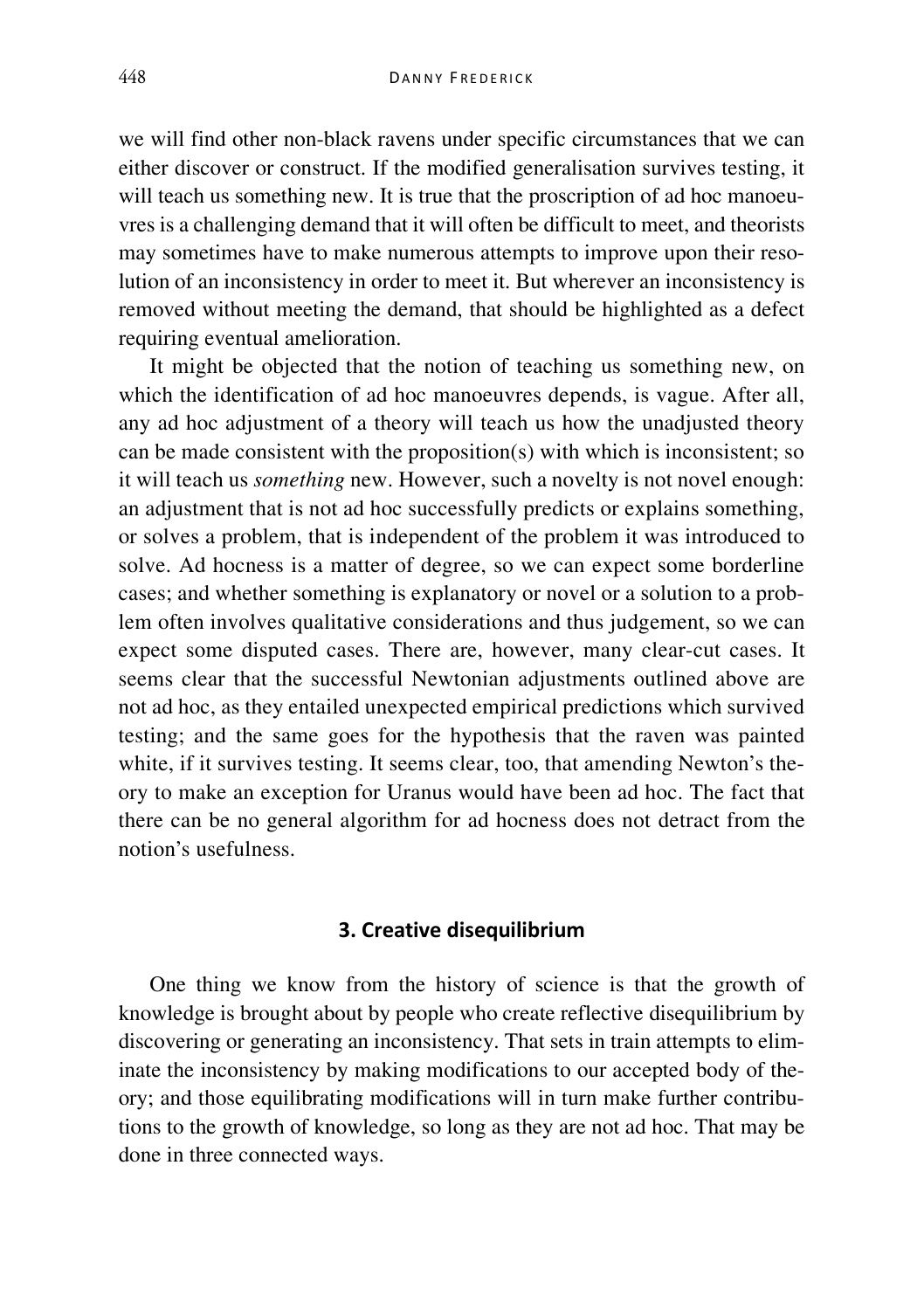First, it is characteristic of science that accepted theories are subjected to experimental tests. But an experimental test of a theory is a serious attempt to refute it, that is, an attempt to produce an inconsistency between the theory and an experimental result. Experimental results inconsistent with a previously successful theory can be acceptably explained away if the explanations also explain something new, as in the cases of Leverrier and Newton mentioned in section 2.

Second, scientific knowledge is often augmented by means of thought-experiments which disclose inconsistencies within existing theories and thereby lead to conceptual change, as with Galileo Galilei's criticism of Aristotelian dynamics. Conceptual changes that dissipate paradoxes should also explain something additional, as Galileo's distinction between average and instantaneous speed not only resolved the paradoxes revealed in his thought-experiment but also enabled the solution of problems involving accelerated motion (cf. Kuhn 1977).

Third, we increase our scientific knowledge by proposing new theories that contradict previously successful theories, as Johannes Kepler's astronomy contradicted Nicolaus Copernicus's system, as Newton's mechanics contradicted both Kepler's and Galileo's theories, and as Albert Einstein's relativity theories contradicted Newton's (cf. Kuhn 1957; Popper 1983, 75, 131-149). Where a new theory contradicts a currently successful theory, removing the inconsistency will require that at least one of them is rejected (at least in its current form). Rejecting the new theory on grounds of tradition, or conservatism, would be ad hoc, as would rejecting the old theory because it is old. But if the new theory can explain not only the success of the old theory but also something else, then accepting the new in preference to the old is not ad hoc. For example, Newton's theory not only contradicted Kepler's and Galileo's theories, it also explained why they were successful (their predictions about celestial and terrestrial motions, respectively, were approximately accurate) and it explained other things besides, such as the motions of the tides (see Popper 1983, 139-145, 190-191).

We should add a couple of qualifications. First, explaining the success of a prior theory does not necessarily mean explaining everything it explained. Some of the questions answered by the prior theory may have been artefacts of the assumptions of the theory, so that when a new theory jettisons those assumptions it does not answer those questions but rather explains them away as pseudo-problems (as relativity treats 'what is the absolute velocity of the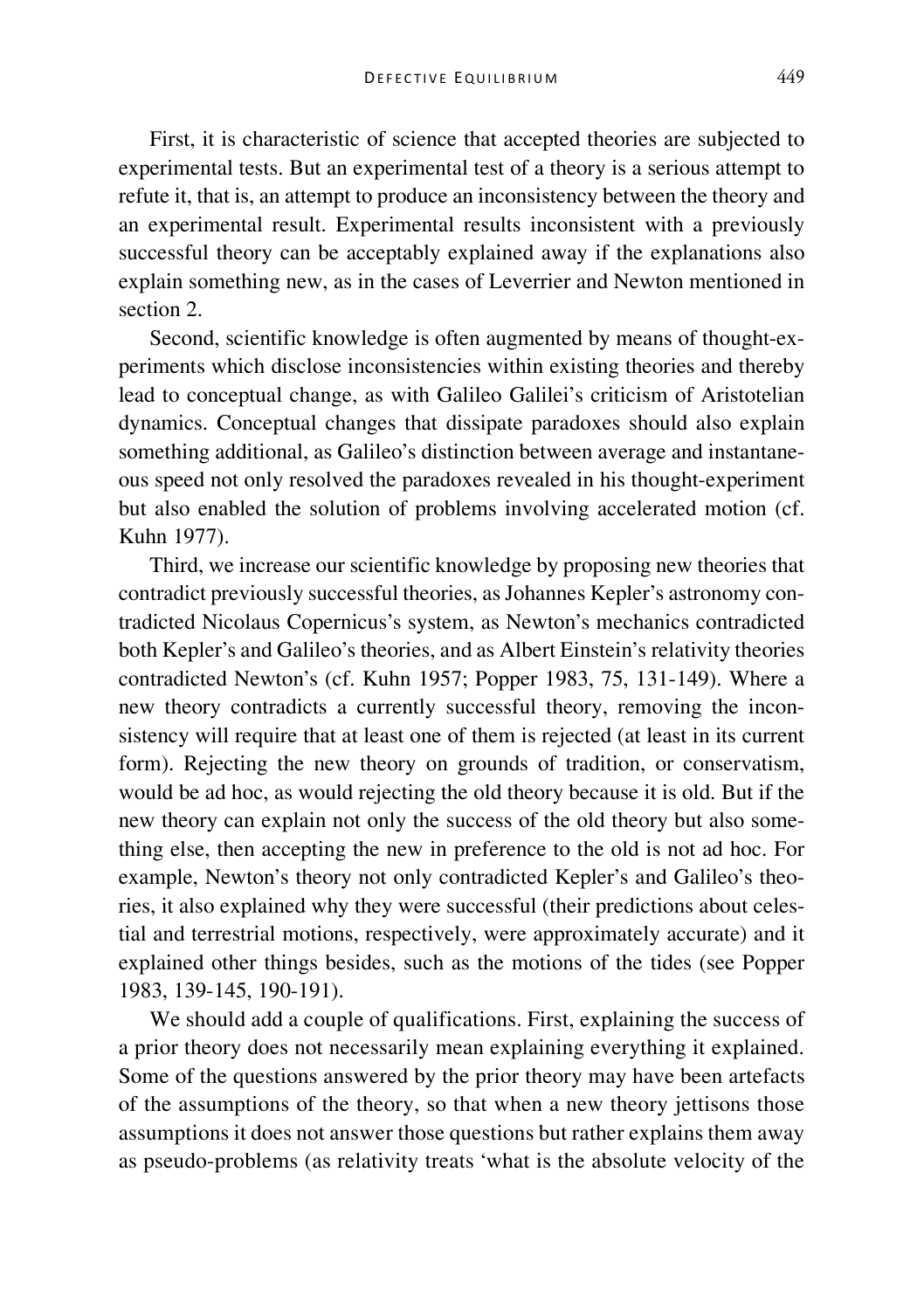earth?'). Second, some problems solved by the prior theory which are not thus explained away might remain unsolved by the new theory for some time; but until they are solved, perhaps by further novel developments of theory, the new theory cannot be regarded as having fully superseded the prior theory.

Thus, the intellectual pioneer creates an inconsistency which he then attempts to eliminate in a way that increases overall explanatory coherence. If he succeeds, the reflective disequilibrium he introduced was temporary and was a means to improved knowledge. The growth of knowledge requires an interplay of equilibrating and disequilibrating changes.

Rawls notes that the "kind of reflective equilibrium that one is concerned with in moral philosophy," involving the idea of being "presented with all possible descriptions to which one might plausibly conform one's judgments together with all relevant philosophical arguments for them," may lead to a "radical shift" in one's views; but he goes on to say that "[t]he most we can do" is to study traditional theories "and any further ones that occur to us" (Rawls 1999, 43). In contrast, a commitment to the growth of knowledge would urge not that we leisurely wait for new possibilities to occur to us, but rather that we *actively contrive* new theories to create a disequilibrium that may lead to a radical shift in our views.

Other recent philosophers seem to have even less appetite for revolutionary change. W. V. Quine and J. S. Ullian explicitly counsel conservatism: "In order to explain the happenings that we are inventing it to explain, the [new] hypothesis may have to conflict with some of our previous beliefs; but the fewer the better" (Quine & Ullian 1978, 66); "one is not apt to be tempted by a hypothesis that upsets prior beliefs when there is no need to resort to one" (Quine & Ullian 1978, 67). Quine and Ullian do allow that the maxim of conservatism can be set aside where a revolutionary new theory offers dramatic gains in simplicity or generality (cf. Quine & Ullian 1978, 75-76); but if theorists took the maxim of conservatism seriously, they would never take the time and trouble to work out a revolutionary new theory, so they would rarely, if ever, encounter a situation in which the maxim of conservatism could be set aside. It seems that Quine and Ullian see the purpose of enquiry as being to settle upon a coherent set of propositions with which we feel comfortable. But if our purpose in enquiry is to extend our knowledge, we should welcome, and encourage, the discomforts created by theoretic innovators.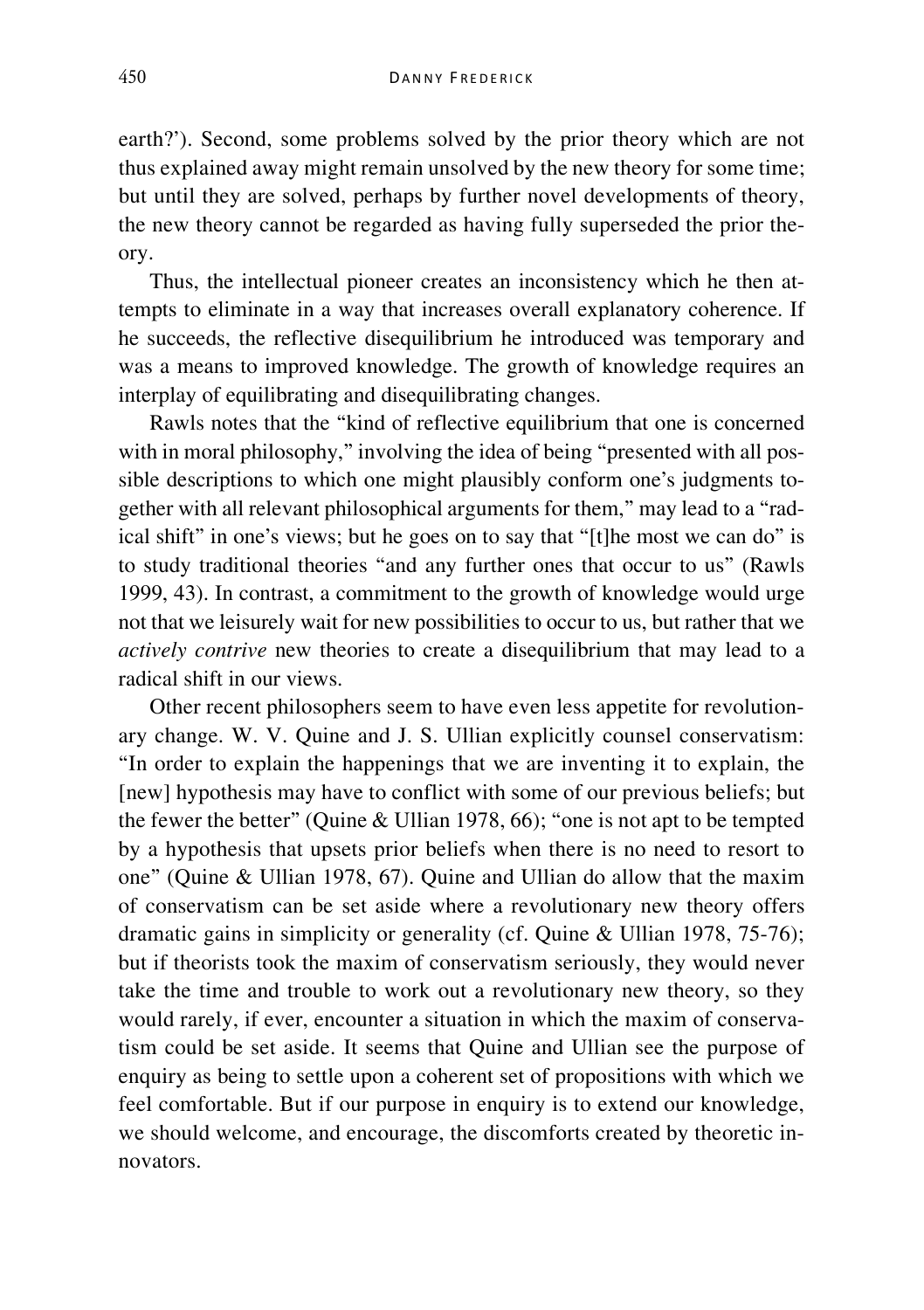### **4. Progress**

Advocates of reflective equilibrium pay little attention to the pioneer and they usually incorporate no explicit prohibitions on ad hoc manoeuvres. Further, they portray the state of static equilibrium as an ideal. For example, Daniels (2011, sec. 1) says:

We arrive at an optimal equilibrium when the component judgments, principles, and theories are ones we are un-inclined to revise any further because together they have the highest degree of acceptability or credibility for us.

David Lewis writes:

Our "intuitions" are simply opinions; our philosophical theories are the same … and a reasonable goal for a philosopher is to bring them into equilibrium. Our common task is to find out what equilibria there are that can withstand examination, but it remains for each of us to come to rest at one or another of them. (Lewis 1983, x)

Rawls allows that it is doubtful whether one can ever reach the state of reflective equilibrium, but he still regards the state as a "philosophical ideal" (cf. Rawls 1999, 43-44). Geoffrey Sayre-McCord agrees (cf. Sayre-McCord 1996, 142).

In addition, accounts of reflective equilibrium are often combined with coherence theories of truth or of justification. Thus, Goodman opines:

[D]eductive inferences are justified by their conformity to valid general rules, and … general rules are justified by their conformity to valid inferences. But this circle is a virtuous one. The point is that rules and particular inferences alike are justified by being brought into agreement with each other. *A rule is amended if it yields an inference we are unwilling to accept; an inference is rejected if it violates a rule we are unwilling to amend.* The process of justification is the delicate one of making mutual adjustments between rules and accepted inferences; and in the agreement achieved lies the only justification needed for either. (Goodman 1983, 64)

Similarly, Rawls says that, in reflective equilibrium, "we have done what we can to render coherent and to justify our convictions… A conception of justice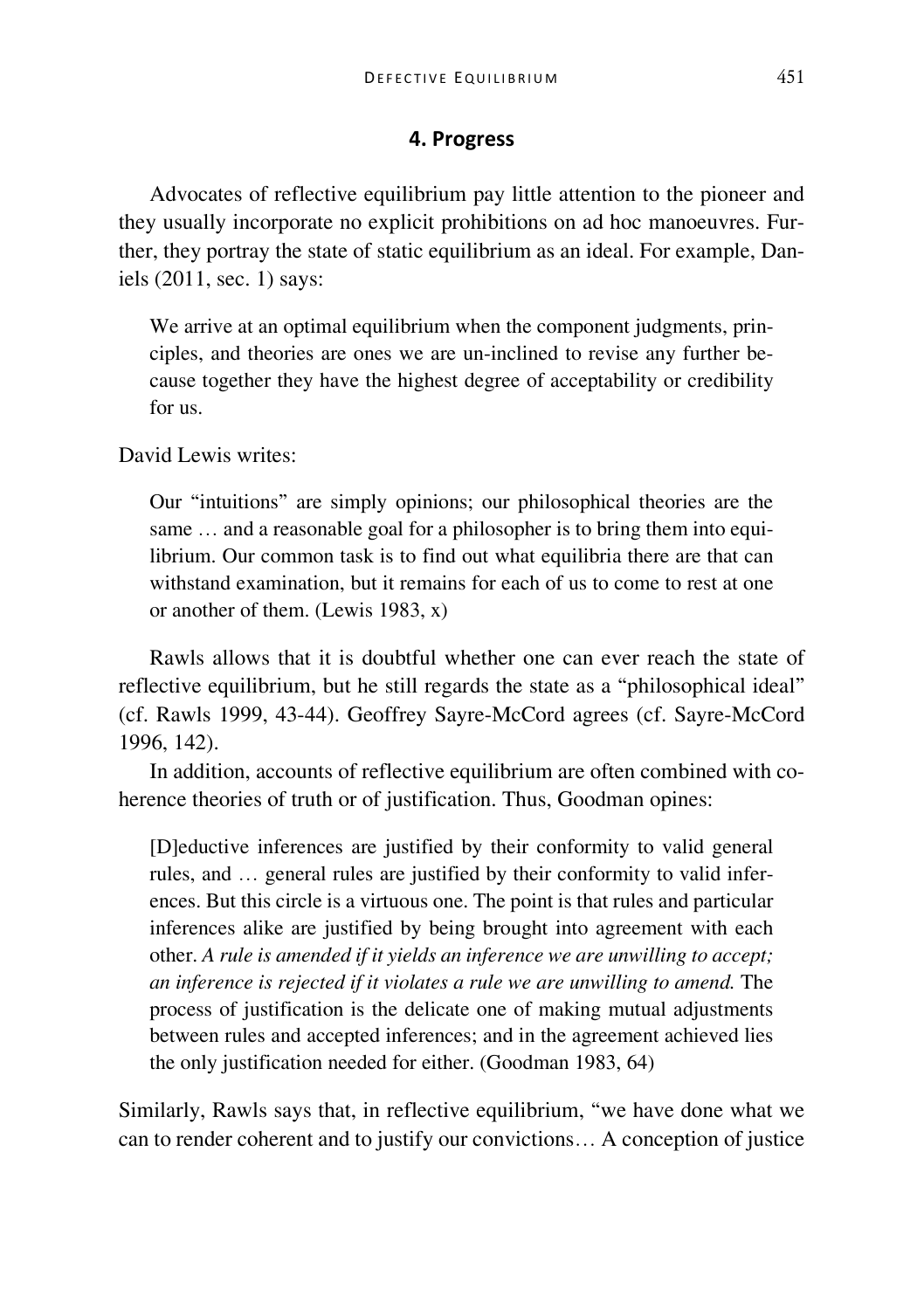cannot be deduced from self-evident premises or conditions on principles; instead, its justification is a matter of the mutual support of many considerations, of everything fitting together into one coherent view" (Rawls 1999, 18-19). Sayre-McCord agrees: "as one approaches a (wide) reflective equilibrium one thereby increases the extent to which the beliefs one holds are epistemically justified" (Sayre-McCord 1996, 143). Such accounts could be welcomed by a complacent dogmatist who is more concerned to 'get his story straight' than to better understand the world (for an effective critique of such accounts of justification see Stich 1998).

If, in contrast, our aim is the growth of knowledge, a rest-state of reflective equilibrium, far from being an ideal, is not even desirable. We want development, not stasis. If at some time we happened to achieve consistency and coherence in our accepted propositions, our next theoretical task should be to upset that equilibrium by seeking novel facts or paradoxical implications to refute some currently successful theory or by developing a novel theory to replace an existing one. Ideally, a reflective equilibrium would never be attained: progress toward a reflective equilibrium would always be upset by a new disequilibrating intervention followed by equilibrating efforts which are in turn challenged by further disequilibrating novelty; and so on indefinitely. Our ideal is a fruitful reflective disequilibrium that generates unending improvement in our knowledge by means of:

- (i) active search for inconsistencies within our currently accepted knowledge;
- (ii) pursuit of new facts and development of new hypotheses which are inconsistent with our current knowledge and that offer the prospect of radical change;
- (iii) achievement of greater explanatory coherence by removing inconsistencies in ways which are not ad hoc and by supplanting an old theory by a new one when, but only when, the new one provides better explanations.

This dynamic conception of fruitful reflective disequilibrium is not fitted to provide an account of truth or of justification. If our aim is the growth of knowledge, and we recognise that new knowledge often contradicts previously accepted theories and observation statements, we should never maintain that our currently accepted propositions, however good a set they may make, are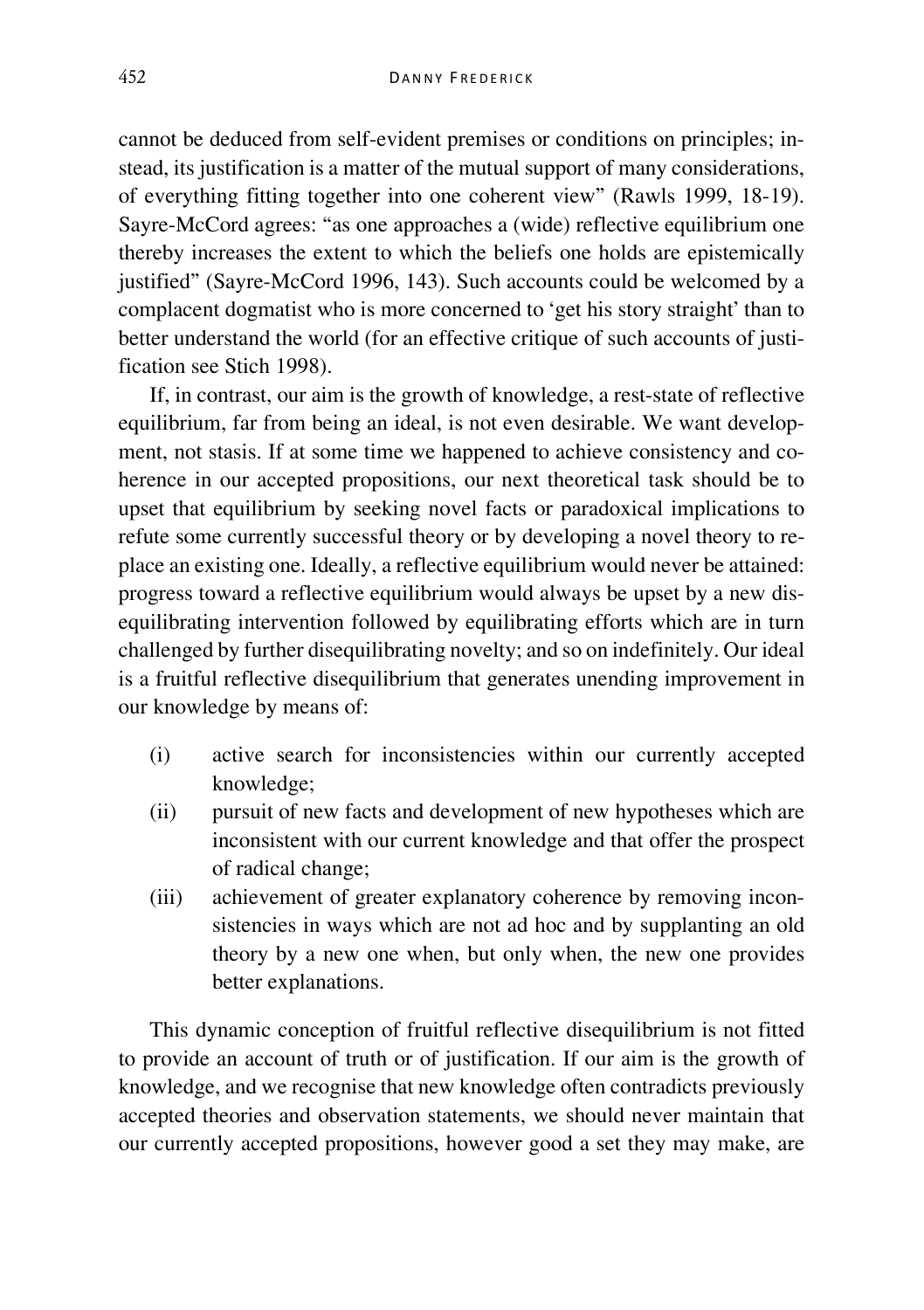either true or justified. We should view them always as more or less ephemeral steps in the progress of our knowledge. We should not seek to justify our theories: we should seek to replace them with better ones.

It might seem that advocates of reflective equilibrium could accommodate these criticisms. Few of them, if any, would claim to have reached the ideal of reflective equilibrium; they would regard any equilibrium currently attained as being justified only defeasibly and thus open to revision in the light of new discoveries. Further, given a choice between an ad hoc resolution of an inconsistency and an alternative resolution that teaches us something new, they would be expected to prefer the latter, other things being equal. That, of course, is true. The problem with reflective equilibrium theory is that it does not *encourage* the growth of knowledge: it does not *require*, or even *commend*, the active search for counterexamples, paradoxes, novel theories, and equilibrating adjustments that avoid ad hoc manoeuvres. As we have seen, its advocates discourage change, especially revolutionary change, and when they concede that a change is necessary, they are happy to accept an ad hoc change if it leads them back to a state of rest. Reflective equilibrium is for the shiftless, who are more interested in attempted justification than in improvement through criticism. Fruitful reflective disequilibrium is for those who are restless for the growth of knowledge:

[S]cientific progress is revolutionary. Indeed, its motto could be that of Karl Marx: 'Revolution in permanence'. (Popper 1994, p. 12)

# **5. Moral knowledge**

The dynamic conception of fruitful reflective disequilibrium was illustrated above with examples from empirical science, but it should also apply to moral enquiry. If the aim of such enquiry is to improve our understanding of moral matters, to extend our moral knowledge, then we should not want simply to achieve consistency and coherence in our particular moral judgements and general moral principles. We should rather strive for progress in moral enlightenment by insisting that:

- (i) consistency is achieved in ways that are not ad hoc;
- (ii) complacency (the search for justification) is abjured;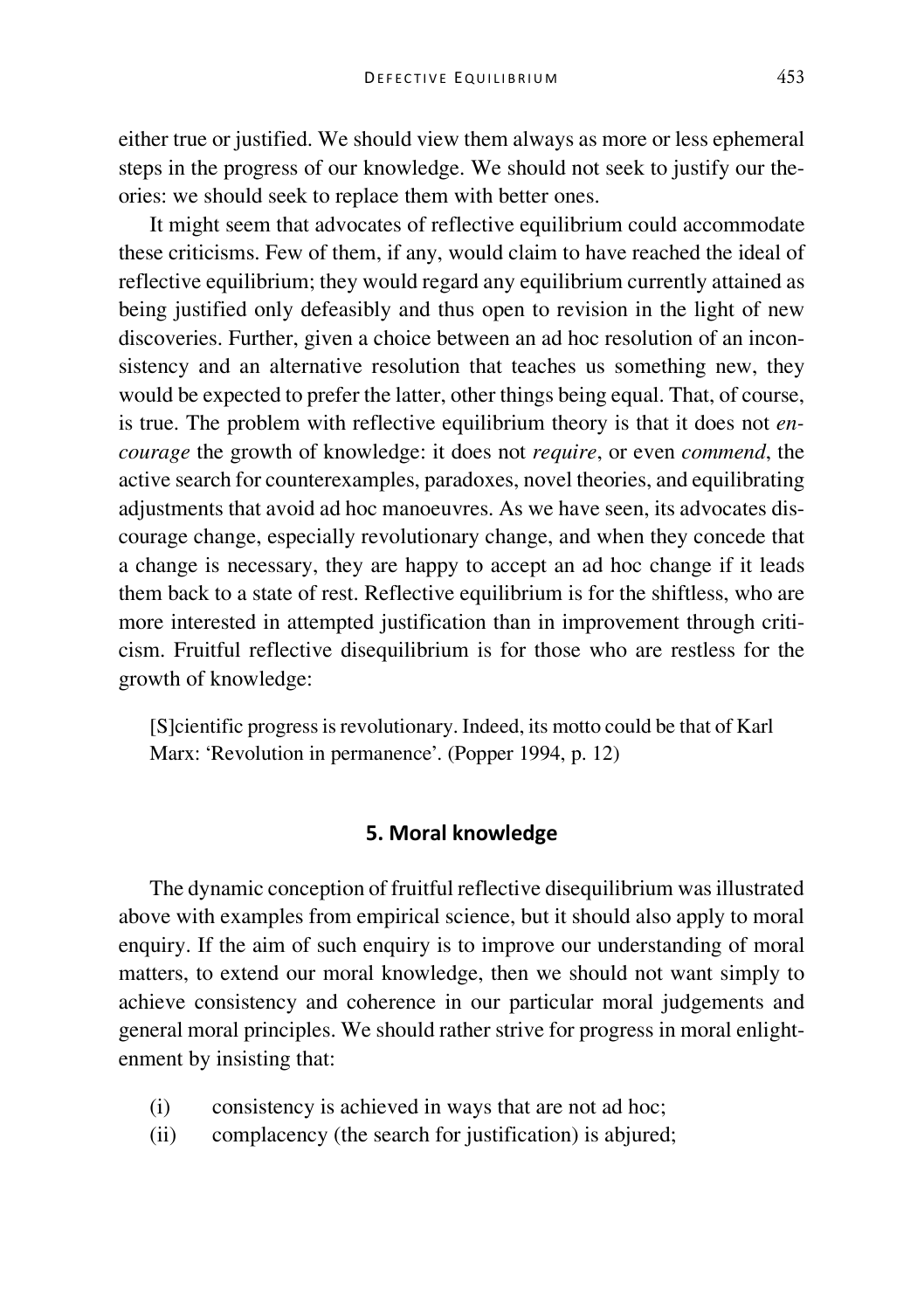- (iii) there is vigorous encouragement of attempts to increase disequilibrium by attempting to generate
	- paradoxes within existing theory,
	- **Exercise** inconsistencies between accepted theory and judgements about particular cases,
	- novel theories which contradict accepted theories and which promise to have greater explanatory merit.

We noted above that reflective equilibrium theory includes none of those demands and is thus unfit to guide intellectual enquiry. Our illustrations showed that it is out of line with good practice in empirical science. How does it compare with the practice of moral enquiry?

Contemporary moral philosophers generally accept reflective equilibrium theory, but while their practice conforms to the theory in ignoring demands (i) and (ii), it diverges from it in partially meeting demand (iii), in two ways. First, moral philosophers often contrive imaginative thought-experiments, describing unusual possibilities, through which our moral theories can be re-shaped, or which yield intuitively acceptable moral judgements about particular cases against which moral principles can be tested. Rawls' original contractual position is such a thought-experiment (cf. Rawls 1999, 11-19, 102-168). Second, some moral philosophers are prepared to propose or consider revisionary moral theories, such as Stoicism, act-utilitarianism, egoism, feminist ethics, vegetarianism and so on, that contradict previously accepted moral principles and which generate moral judgements about particular cases that contradict previously accepted moral judgements about those cases. Thus, what moral philosophers actually do is better than what they say they should do.

Moral theorists would make a stride forward if, adhering to (ii), they insisted on progress in moral knowledge by refusing to accept that a moral theory or judgement can be justified and resolving instead to try to improve upon even the best moral theory that they have so far achieved. They would then reject Donald Davidson's claim that "we should expect people who are enlightened *and fully understand one another* to agree on their basic values" (Davidson 2004, 49). If, as I have argued, enlightenment involves an ongoing process of discovery, rather than being a state that can be (or is already) achieved, then, however enlightened people are, they should seek to become more enlightened, so they should encourage each other to dispute currently accepted moral propositions.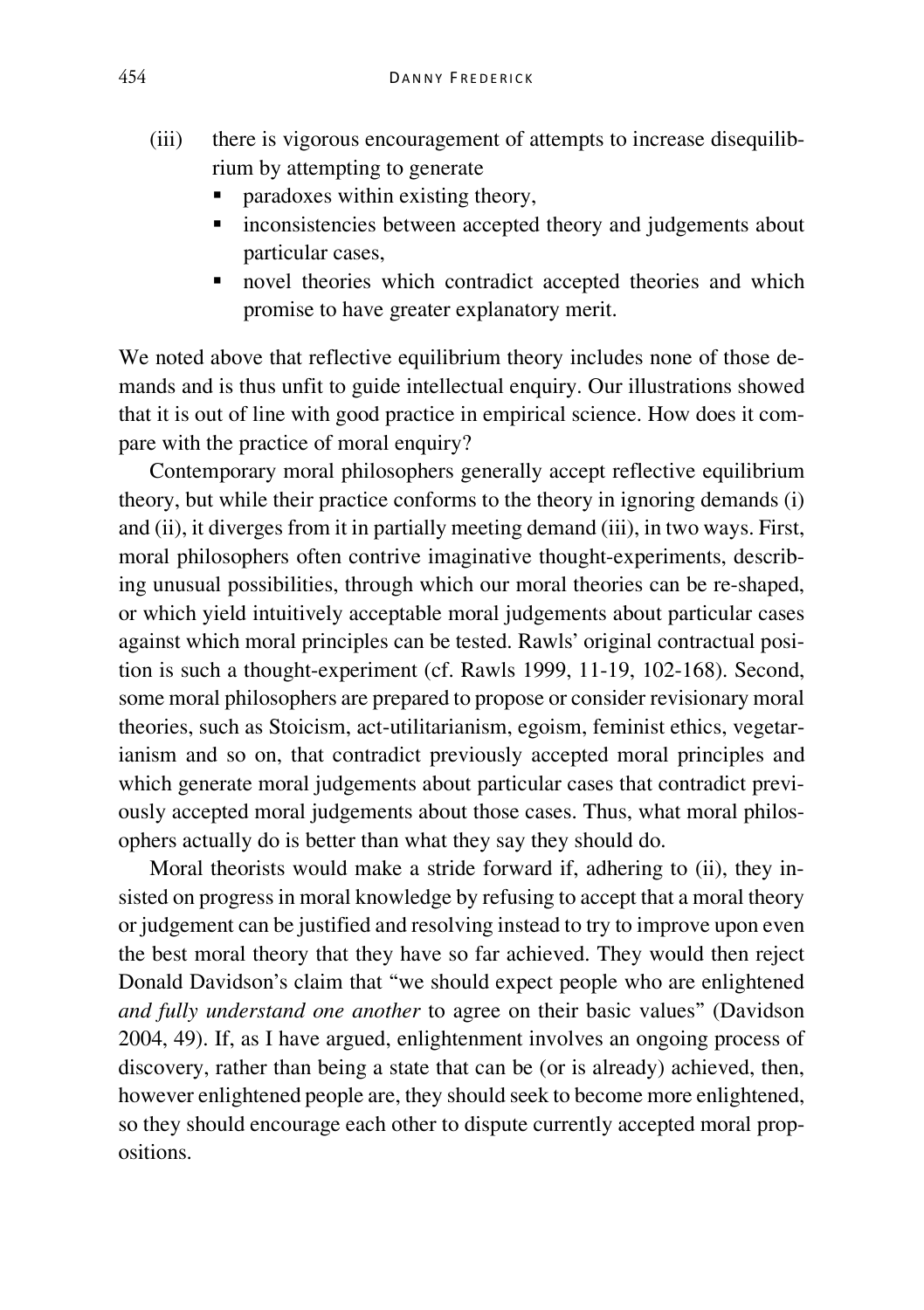Moral theorists would make a further stride forward if, following (i), they insisted that amendments to theory which remove inconsistencies should not be ad hoc. Unfortunately, it is not easy to see how moral enquiry could generally meet the demand that acceptable amendments to theory should explain something new in addition to solving the problem for which they are proposed. In the empirical sciences, a new amendment to theory may entail novel factual propositions which can then be checked by observation, as in the examples given in section 2. However, that option for avoiding ad hoc manoeuvres is not available to moral theorists given the a priori character of moral enquiry. They would instead need to ensure that an amendment to theory explains a moral judgement or a moral principle that was not previously explained, in addition to resolving the difficulty for which it is proposed. That may seem to make the stricture against ad hoc manoeuvres very demanding, perhaps impossibly so.

There is another worry. Suppose that moral theorists could meet that demand. It might be that all the rival moral theories could, given time, be modified in non-ad-hoc ways to overcome internal inconsistencies. In that case, we face the prospect of numerous alternative moral theories, each in reflective equilibrium, each contradicting each of the others, and none having greater explanatory merit than any other, since each is satisfactorily explanatory in its own terms. Lacking an empirical test, we seem to have no way of rating the rival moral theories as epistemically better or worse. Yet, from a commonsensical point of view, it may seem clear that some moral theories are epistemically better than others. For example, suppose that a Buddhist moral theory and an Islamic Fundamentalist moral theory are each self-consistent and that each is modified in non-ad-hoc ways in response to judgements about unusual actual cases or imagined possible cases. On what has been said so far, we have no argument available for preferring one over the other. Yet, if we compare how people flourish or suffer in communities which adhere largely to the one moral theory vis-à-vis those which adhere largely to the other, we are presented with a stark contrast. That contrast seems highly relevant morally, which suggests that the point or function of morality is to facilitate the fulfilment of persons. Indeed, that idea is explicit in theistic accounts of morality that invoke God's plan for His creation. As Robert Young put it: "For many, including Judaeo-Christians, promoting the well-being of humans (and perhaps all sentient creatures) *is* the whole point, or a large part of the point, of having moral principles at all" (Young 1981, 162). The idea is not peculiar to theists: rule-consequentialist accounts of morality make the point explicitly, and act-consequentialist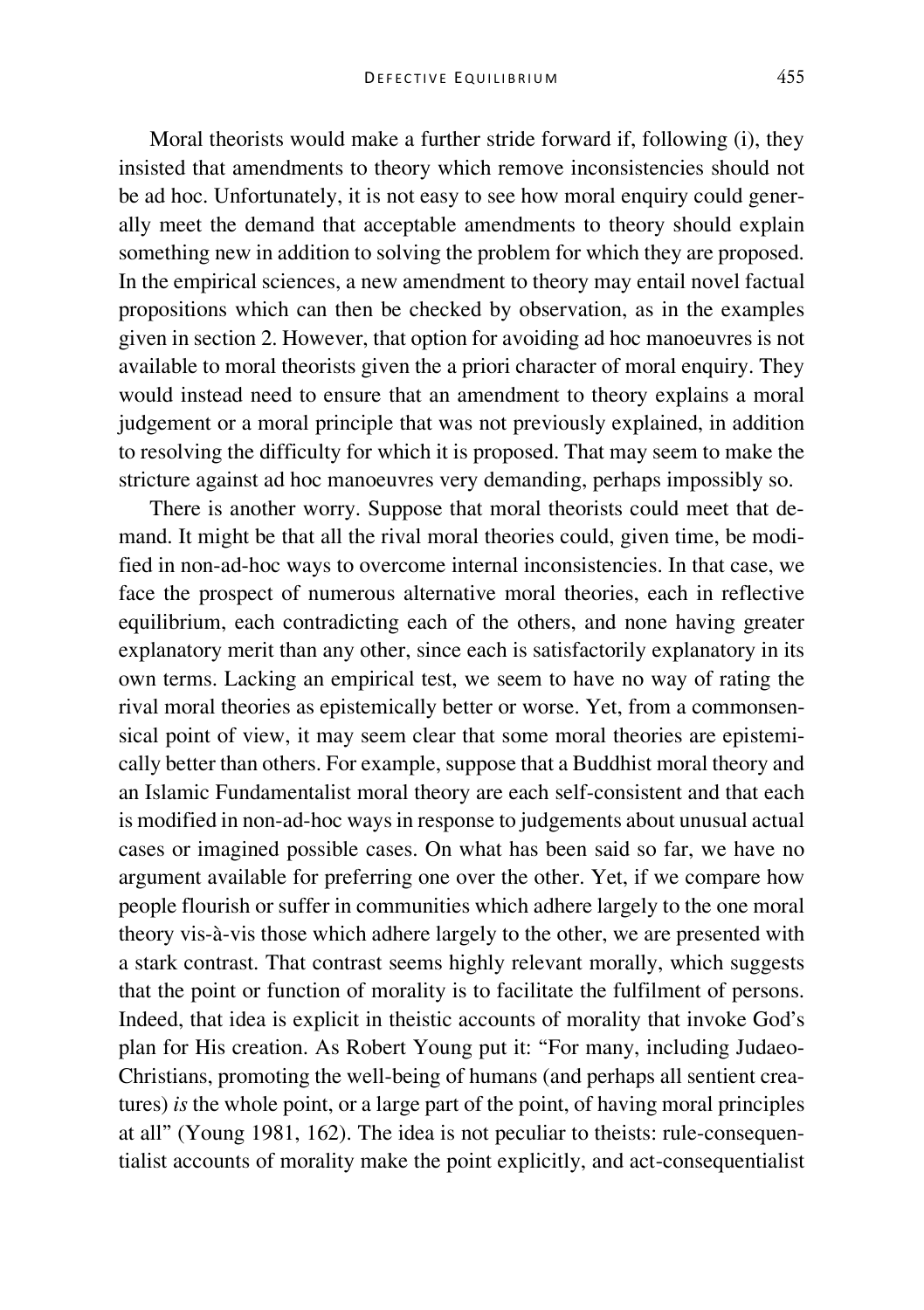accounts make it crudely; contractarian and contractualist accounts attribute morality to agreement, either for selfish benefit or for mutual benefit or for the benefit of all; and some evolutionary accounts explain morality as an adaptation that benefits the species. That suggests that we may be able, with some ingenuity, to render moral theories empirically testable, if we accept something like the following meta-ethical postulate:

(m) The true moral theory is the one such that the best prospects for the fulfilment of persons would be realised if that theory were to be adhered to universally by people as they actually are.

Different moral theories assign different rights and duties to people, and different assignments of rights and duties imply different social structures. For example, unequal rights between races or sexes imply institutions of slavery or the subordination of women (or men), and duties to avoid some specific types of sexual activity imply the social exclusion of homosexuals. An understanding of the effects on human fulfilment of people universally doing their duty as defined by a particular moral theory therefore requires a social-scientific investigation of the consequences of types of action in types of social circumstances. So, ascertaining the consequences for human fulfilment if a particular moral theory were universally acted upon is a matter for the social sciences.

The elaboration of that idea for rendering moral theories empirically testable, and thus better able to meet the challenge of non-ad-hoc development, would require a separate (book-length) discussion. Here, though, we can consider the objection that (m) is an ethical theory, rather than a meta-ethical postulate, because it is tantamount to the claim that the fulfilment of persons is the ultimate moral value. The objection is misplaced for a number of reasons. First, (m) does not imply that there is an ultimate moral value. It may be, for example, that the best prospects for the fulfilment of persons would be realised if people adhered to a moral theory which incorporated a plurality of moral values none of which is overriding or ultimate. In particular, the postulate (m) does not reduce to 'maximise human fulfilment,' any more than rule-consequentialism reduces to act-consequentialism (on the latter, see Frederick 2016, 25-26). Second, while it is true that (m) is contestable and may be rejected by some, it should elicit broad assent because it appears to be at least tacitly accepted by so many different moral theorists. An aspiration for universal assent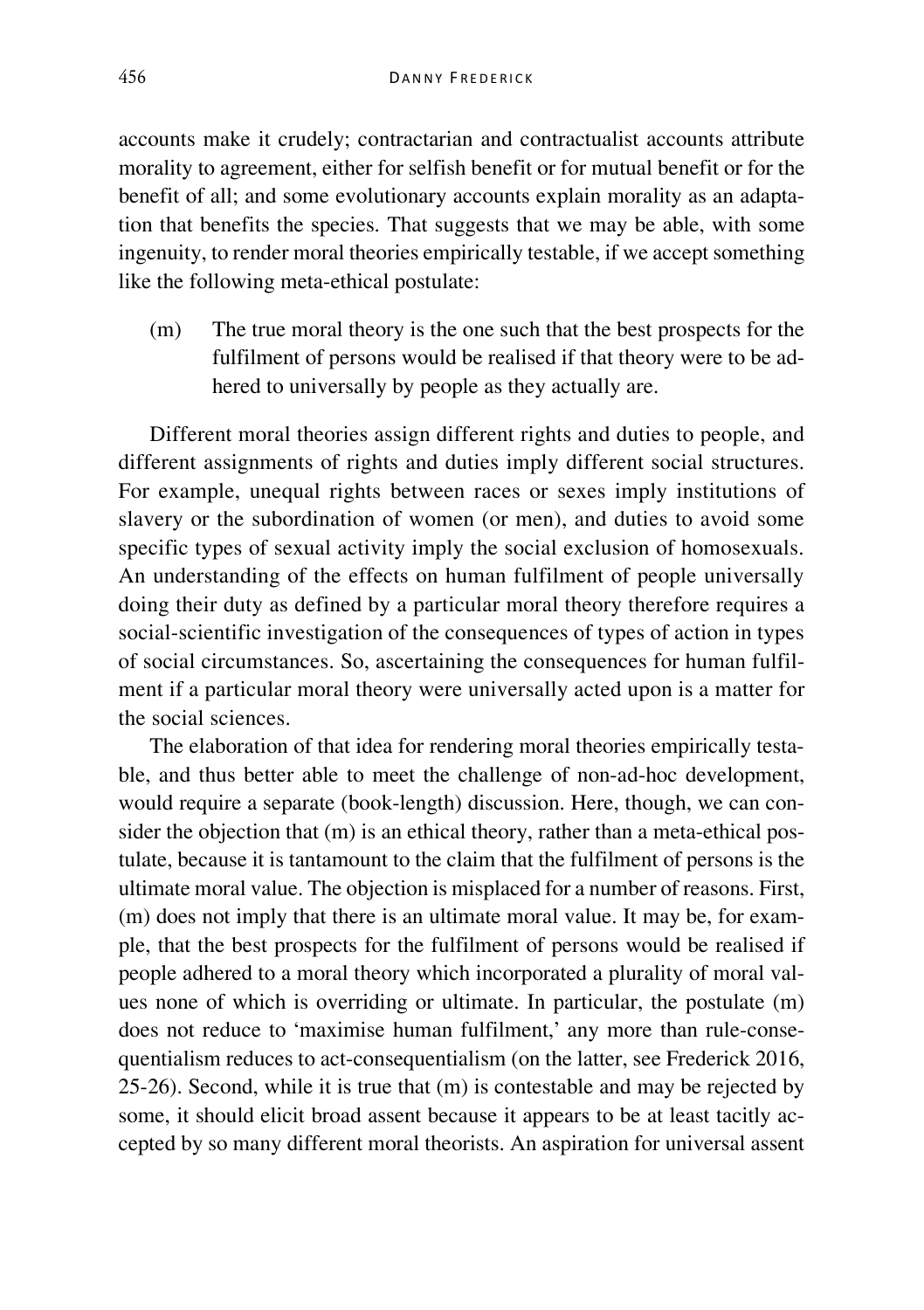would plainly be unrealistic. Third, it may be instructive to compare (m) with the following 'meta-descriptive' postulate:

(d) Rival descriptions of reality can be evaluated epistemically by testing them against our sensory experiences.

Accepting (d) does not commit us to the claim that sensory experiences are the ultimate reality; and it does not reduce to the claim that descriptions of reality must use only observational terms. It does involve the descriptive claim that observations generally bring us into contact with reality; but that claim is assumed by the great majority of inquirers, so (d) should elicit broad assent, even though it is denied by some mystics and even by some rationalist philosophers, such as Parmenides.

# **6. Conclusion**

It is a standard view in contemporary philosophy that our intellectual enquiries are, or should be, an endeavour to achieve a state of reflective equilibrium in which the propositions to which we subscribe are rendered consistent and explanatorily coherent. I have argued that that view is unacceptable if the aim of our enquiries is to extend our knowledge, because:

- (i) it does not take sufficiently serious account of the fact that equilibrating moves may be ad hoc and thus fail to extend our knowledge;
- (ii) it does not encourage the disequilibrating moves that are necessary for the growth of knowledge;
- (iii) it regards a settled equilibrium, particularly one which is supposed to confer 'justification' on the propositions we accept, or on our acceptance of them, as an ideal, rather than as a deplorable state of stagnation.

Consequently, I have proposed that the method of reflective equilibrium should be replaced by a method of fruitful reflective disequilibrium which:

(i) demands moves toward reflective equilibrium which eschew ad hoc manoeuvres;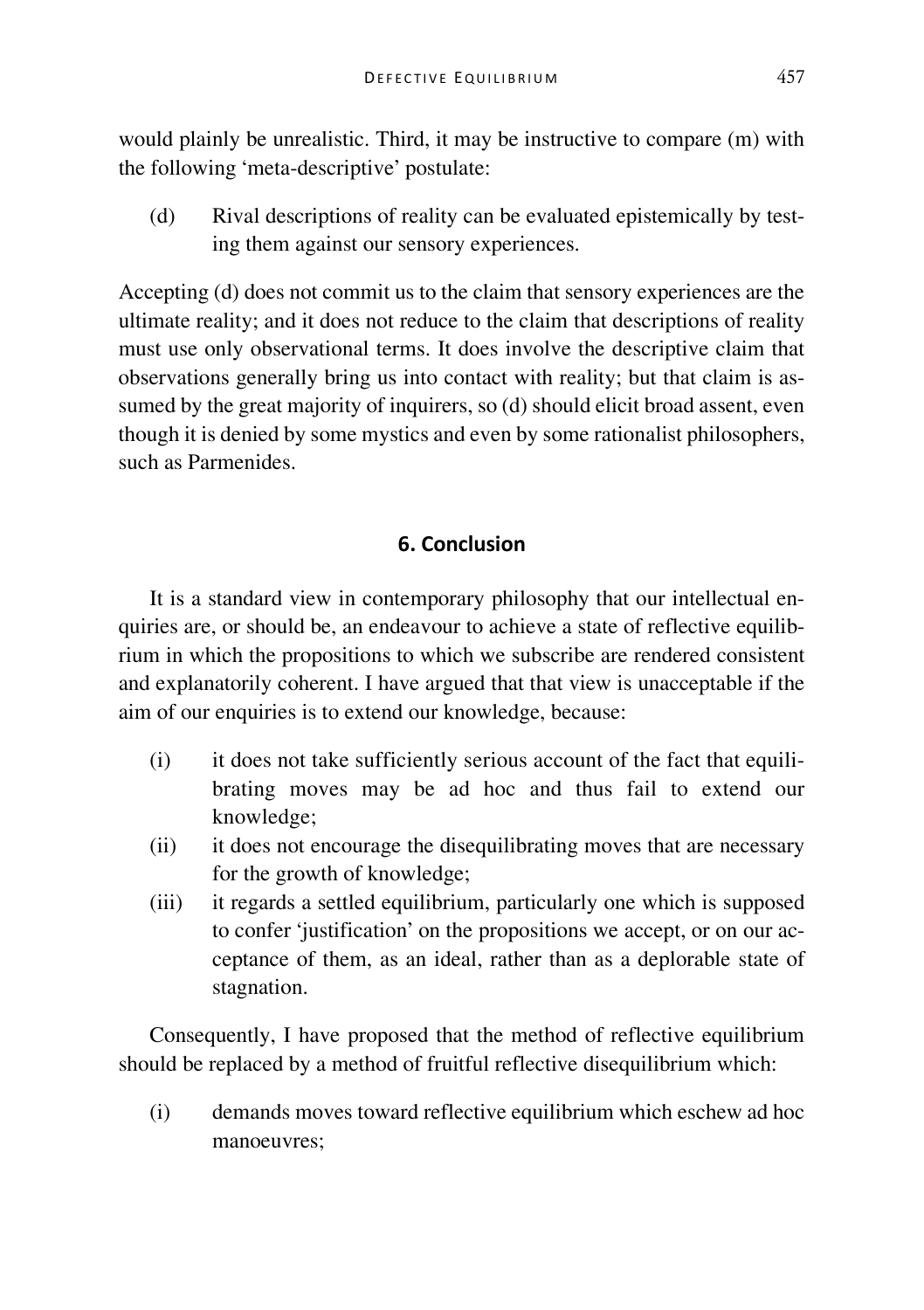- (ii) encourages moves toward reflective disequilibrium which generate inconsistencies either within accepted theories, or between accepted theories and accepted observation statements, or between accepted theories and potential new rivals;
- (iii) abhors the idea of a static equilibrium and embraces the ideal of unending improvement.

The method of fruitful reflective disequilibrium is implicit in the progress of scientific knowledge, as I have indicated with some illustrations. That is not to say that all scientists practise it, let alone advocate it. It is to say only that, insofar as science has made genuine progress, which it does seem to have done, the method of fruitful reflective disequilibrium can be seen at work. In areas where science has stagnated, that might be explained by adherence to the method of reflective equilibrium.

Application of the method of fruitful reflective disequilibrium to moral theory should stimulate the pursuit of moral enlightenment; but there are some doubts as to how effectively that can be done insofar as moral enquiry is pursued a priori. I have suggested that better progress might be made if we rendered moral theories empirically testable by adopting a plausible meta-ethical postulate linking the truth of a moral theory with the consequences for human fulfilment that would follow upon universal adherence to the theory. We might then hope to see advances in moral knowledge akin to the advances in the empirical sciences.

The champions of reflective equilibrium could deflect my critique by saying that the aim of their enquiries is not to extend our knowledge. One would then be left to wonder what the value of their enquiries might be.<sup>[1](#page-15-0)</sup>

#### References

DANIELS, N. (2011): Reflective Equilibrium. In: Zalta, E. (ed.): *The Stanford Encyclopedia of Philosophy* (Spring 2011 Edition), available at: http://plato.stanford.edu/archives/spr2011/entries/reflective-equilibrium/

DAVIDSON, D. (2004): The Objectivity of Values. Reprinted in: Davidson, D.: *Problems of Rationality*. Oxford: Clarendon, 39-57.

<span id="page-15-0"></span> <sup>1</sup> I thank an anonymous referee for this journal for objections and queries that helped me to clarify the argument of this paper.